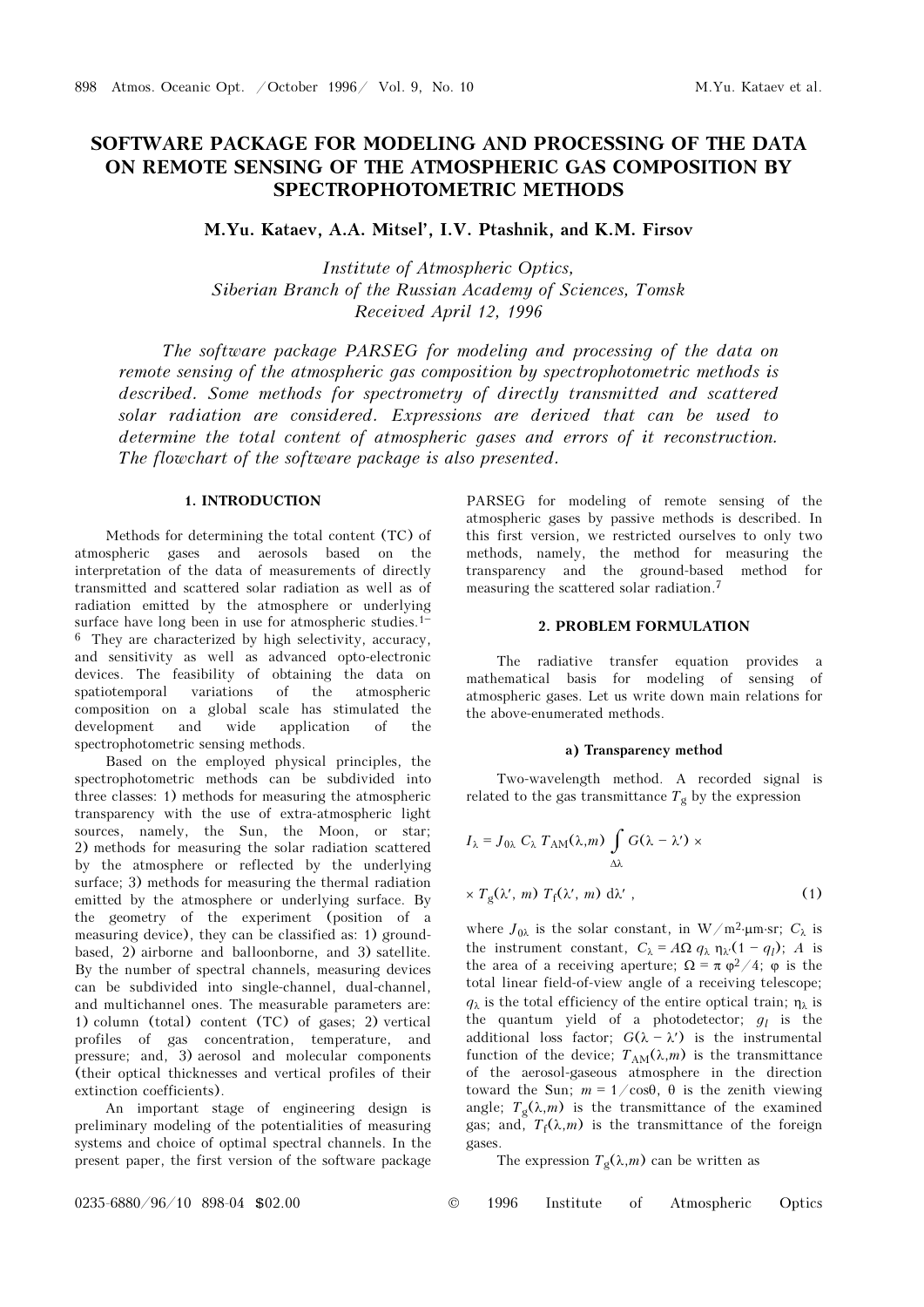$$
T_g(\lambda, m) = \exp\left\{-\frac{H}{m \int_0^H K(\lambda, z) p(z) dz}\right\},
$$
 (2)

where  $p(z)$  is the concentration of the examined gas,  $K(\lambda, z)$  is the coefficient of absorption by the gas of unit concentration, and  $H$  is the height of the atmosphere top.

To interpret the data of solar spectrum measurements, the total transmittance of gases is approximated by the product of transmittances of corresponding gaseous components, that is,

$$
I_{\lambda} = J_{0\lambda} C_{\lambda} T_{AM}(\lambda, m) T_g(\lambda, m) T_f(\lambda, m) , \qquad (3)
$$

where  $T_g$  and  $T_f$  are the total transmittances of the examined and foreign gases.

In the two-wavelength approximation, the conditions  $J_{0\lambda_1} = J_{0\lambda_2}$  $J_{0\lambda_1} = J_{0\lambda_2};$   $T_{AM}(\lambda_1, m) = T_{AM}(\lambda_2, m);$  $T_f(\lambda_1, m) = T_f(\lambda_2, m)$  are valid. Then the ratio of recorded at two wavelengths depends on the signals recorded at two wavelengths depends on the H

desired parameter 
$$
W = \int_{0}^{L} p(z) dz
$$
.  
\n $I_{\lambda_1} / I_{\lambda_2} = F(W, m)$ , (4)

where  $W$  is the total gas content.

#### b) Method of scattering

In the UV and visible ranges, the spectra of most gases are nonselective for typical spectral resolution of  $0.1 - 1$  nm of spectrophotometers in the real atmosphere. Therefore, the instrumental function can be neglected. Then in the single scattering approximation the recorded signal has the form8

$$
I_{\lambda} = J_{0\lambda} \tilde{C}_{\lambda} \exp[-K_{\lambda} W - \tau_{\text{AMf}}(\lambda, H)] J_s(\lambda, \theta) ; \qquad (5)
$$

$$
J_{s}(\lambda,\theta) = \int_{0}^{H} d_{\lambda}(z,\theta) \times
$$
  
 
$$
\times \exp\left\{\int_{z}^{H} \alpha_{\Sigma}(z',\lambda)[1 - B_{\lambda}(z,z',\theta)] dz'\right\} dz,
$$
 (6)

where  $K_{\lambda}$  is the absorption coefficient of the examined gas;  $\tilde{C}_{\lambda}$  is the calibration factor;  $\tau_{AMf}(\lambda, H)$  is the total<br>optical density of agreeal molecular component, and optical density of aerosol, molecular component, and foreign gases;  $d<sub>λ</sub>(z, θ)$  is the scattering coefficient of the aerosol and air molecules;  $\alpha_{\Sigma}$  is the total extinction coefficient;  $\alpha_{\Sigma} = \alpha_A + \alpha_M + \alpha_g + \alpha_f$ ;  $\alpha_A$ <br>and  $\alpha_M$  are the volume aerosol extinction and<br>molecular sesttering coefficients respectively;  $\alpha$  and molecular scattering coefficients, respectively;  $\alpha_g$  and  $\alpha_s$  are the volume absorption coefficients of the  $\alpha_f$  are the volume absorption coefficients of the examined as and foreign asses respectively: examined gas and foreign gases, respectively;  $B_{\lambda}(z, z', \theta)$  is the function of the propagation path,

$$
B_{\lambda}(z,z',\theta) = \frac{(R+z') n(z')}{\sqrt{(R+z')^2 n_{\lambda}^2(z') - (R+z)^2 n^2(z) \sin^2\theta}}\,,
$$

 $n_{\lambda}(z)$  is the refractive index of the air; and, R is the Earth's radius.

For the two-wavelength method, the following expression was derived for the total gas content:

$$
W = \frac{1}{\Delta K} \left\{ \ln \left[ \frac{J_0^{1,2} C^{1,2}}{I^{1,2}} \right] - \left[ \Delta \tau_A + \Delta \tau_M + \Delta \tau_f \right] + \ln J_s^{1,2} \right\},\tag{7}
$$

where

$$
\Delta K = K(\lambda_1) - K(\lambda_2) ;
$$
  
\n
$$
\Delta \tau_j = \tau_j(\lambda_1) - \tau_j(\lambda_2) ; \quad j = A, M, f;
$$
  
\n
$$
J_0^{1,2} = \frac{J_0(\lambda_1)}{J_0(\lambda_2)} ; \quad I^{1,2} = I(\lambda_1) / I(\lambda_2) ; \quad J_s^{1,2} = \frac{J_s(\lambda_1)}{J_s(\lambda_2)} .
$$

The corresponding expressions can be easy obtained for four-wavelength method of determining the TC (see Refs. 4 and 8).

# 3. MODEL OF ATMOSPHERIC TRANSMITTANCE

To derive the expression analogous to Eq. (4) in the problem of determining the TC of the examined gas from the measured solar radiation spectra, the transmittance  $T_g$  is represented as

$$
T_g = \exp \{-\beta_\lambda \left[ \ mW \right]^{N_\lambda} \}, \tag{8}
$$

where the adjustable parameters  $\beta_{\lambda}$  and  $N_{\lambda}$  are determined by fitting to laboratory measured or calculated data. In the present paper, the data calculated by the line-by-line method of calculation of the atmospheric transmittance were used as reference values of  $T_g$ . Calculations were done for various meteorological conditions and optical air masses. In this case, the meteorological conditions were varied to define the applicability limits of model (8) and air mass m was varied to determine the parameters  $\beta_{\lambda}$  and  $N_{\lambda}$ . In Table I, the values of the parameters  $\beta_{\lambda}$  and  $N_{\lambda}$  are given for two gases and two recording channels as an example.

TABLE I.

| Gas                 | H2O  |      | CO <sub>2</sub> |
|---------------------|------|------|-----------------|
| $\lambda$ , $\mu$ m | 2.06 | 2.18 | 2.06            |
| $\beta_{\lambda}$   | 0.93 | 0.74 | 8.4             |
| $N_{\lambda}$       | 0.78 | 0.68 | 0.64            |

## 4. ERRORS IN DETERMINING THE TOTAL CONTENT OF GASES

#### a) Transparency method

Equation (4) for determining the total gas content W can be written in the following form: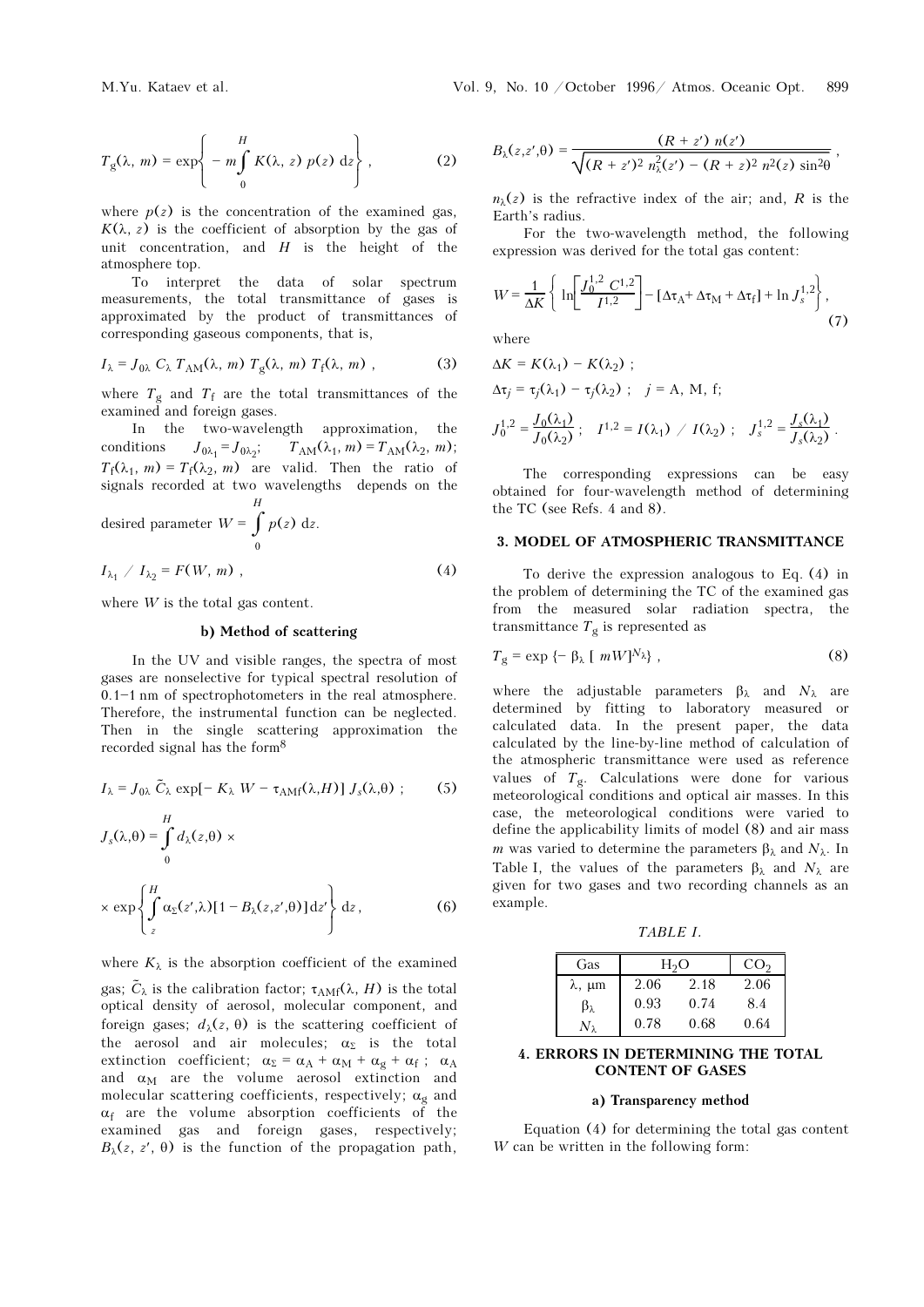900 Atmos. Oceanic Opt. / October 1996/ Vol. 9, No. 10 M.Yu. Kataev et al.

$$
F(W) = \frac{I_1}{I_2} b g h = \frac{T_g(\lambda_1, W)}{T_g(\lambda_2, W)},
$$
\n(9)

where

$$
b = \frac{C_2}{C_1}; \ \ g = T_{AM}(\lambda_2) / T_{AM}(\lambda_1) ; \ h = T_f(\lambda_2) / T_f(\lambda_1) .
$$

The parameters  $b, q$ , and  $h$  are often set equal to unity to determine the TC of the gas. This introduces the systematic error. Invoking model representations of  $b, q,$  and  $h$ , we may reduce this error. However, it cannot be eliminated completely.

We now estimate the total error in determining W for model (8) of the transmittance  $T_g$ . Let  $\delta_{\beta_1} = \delta_{\beta_2} = \delta_{\beta}$  be the relative error in determining the parameters  $\beta_1$  and  $\beta_2$ ,  $\delta_{N_1} = \delta_{N_2} = \delta_N$  be the relative error in determining the parameters  $N_1$  and  $N_2$ ,  $\Delta T_{\rm g}(\lambda_1) = \Delta T_{\rm g}(\lambda_2) = \Delta T_{\rm g}$  be the error of the transmittance model,

$$
A = N_1 \beta_1 a^{N_1} - N_2 \beta_2 a^{N_2}; \quad a = m W ; \tag{10}
$$

$$
P = A \ln a \tag{11}
$$

$$
R^2 = \beta_1^2 a^{2N_1} + \beta_2^2 a^{2N_2};
$$
 (12)

$$
V^2 = T_g^{-2}(\lambda_1) + T_g^{-2}(\lambda_2) ; \qquad (13)
$$

$$
\gamma_i^2 = \frac{1}{\Delta t f I_i^2} \left\{ \delta^2 (I_i + I_b)^2 + NEP^2 \eta^2 f \right\}
$$
 (14)

be the signal recording error,  $i = 1, 2, \Delta t$  be the time of signal accumulation,  $f$  be the sampling frequency,  $NEP$ be the equivalent noise power of a detector, δ be the relative error in measuring the signal, and  $I<sub>b</sub>$  be the background signal.

The formula for the relative error in determining W has the form

$$
\delta_W = \frac{1}{A} \left\{ \gamma_1^2 + \gamma_2^2 + \Delta b^2 + \Delta g^2 + \Delta h^2 + \delta_\beta^2 R^2 + \right. \\
\left. + \delta_N^2 P^2 + \Delta T_g^2 V^2 \right\}^{1/2}.\n\tag{15}
$$

Here, the first two terms represent the random errors in measuring signals and  $\Delta b^2$ ,  $\Delta q^2$ , and  $\Delta h^2$  specify the errors of model interpretation of data.

#### b) Method of scattering

The model of the data interpretation in the single scattering approximation used in this method is much more complicated than that in the transparency method. In this connection, we abandoned the analytical formulas for the error in the form of Eqs.  $(10)$ – $(15)$ .

The total error in determining the TC of the gas was determined from the following formulas<sup>8</sup>:

$$
\delta_W = \left\{ \sum_{i=1}^n \delta_W^2(i) \right\}^{1/2}, \quad \delta_W(i) = \frac{\Delta W_i}{W_i}, \tag{16}
$$

where  $\delta_W(i)$  is the relative error in determining the TC due to error  $\Delta y_i$  in determining the *i*th argument of the function  $W(y_1, \ldots, y_n)$ 

$$
\Delta W_i = W(y_1, ..., y_i + \Delta y_i, y_{i+1}, ..., y_n) -
$$
  
- W(y<sub>1</sub>, ..., y<sub>i</sub>, y<sub>i+1</sub>, ..., y<sub>n</sub>), (17)

 $n$  is the number of arguments whose errors are considered. Thus, the error is calculated by variation of all the arguments specified with errors. Let us list all error sources. Among them are the relative error of assignment of the absorption coefficient of the examined gas,  $\delta K_g$ ; the relative error in measuring the signal ratio for two wavelengths,  $\delta I^{1,2}$ ; the relative error of assignment of the solar constant ratio,  $\delta J_0^{1,2}$ ; the absolute error in determining the solar zonith angle  $\Delta \theta$ ; the relative error of solar zenith angle, Δθ; the relative error of assignment of the optical thicknesses of aerosol, molecular scattering, and foreign gases,  $\Delta \tau_{AMf}$ ; and, the absolute error in the calibration of the the absolute error in the calibration of the spectrophotometer according to wavelengths, Δλ.

#### 5. SOFTWARE PACKAGE

The flowchart of the software package PARSEG (Passive Remote Sensing of Atmospheric Gases) is shown in Fig. 1. It comprises four blocks: 1) input data, 2) modes of operation, 3) archive, and 4) output data with a control block ("enclosureB). The block of the input data specifies 1) parameters of the measuring system (in the regime of modeling), 2) errors of assigning these parameters; 3) serial number of the examined gas, and 4) method of sensing. The software package can operate in regimes of modeling and real data processing. The archive METEO comprises information on vertical distribution of the temperature, pressure, and concentration of 11 gases  $(H_2O, CO_2, O_3, N_1O, CO_2, CH, NO, SO_3, NO_3, CH_3, and HNO_3)$  $O_3$ , N<sub>2</sub>O, CO, CH<sub>4</sub>, NO, SO<sub>2</sub>, NO<sub>2</sub>, NH<sub>3</sub>, and HNO<sub>3</sub>)<br>for five models of the atmosphere<sup>9,10</sup> for the tropics for five models of the atmosphere $9,10$  for the tropics, mid-latitudes in summer (winter), and polar latitudes in summer (winter). It also comprises information about the optical parameters of the aerosol<sup>11</sup><br>(extinction and scattering coefficients), spectral and scattering coefficients), spectral dependence of the solar constant,<sup>12</sup> coefficients of absorption of the above-enumerated gases,  $13-16$  and models of the atmospheric transmittance.

The output parameters of the software package are the total content of the examined gas and the errors of its determination (in the regime of data processing) or optimal pairs of wavelengths and predicted errors of determination of the TC of gases (in the regime of modeling).